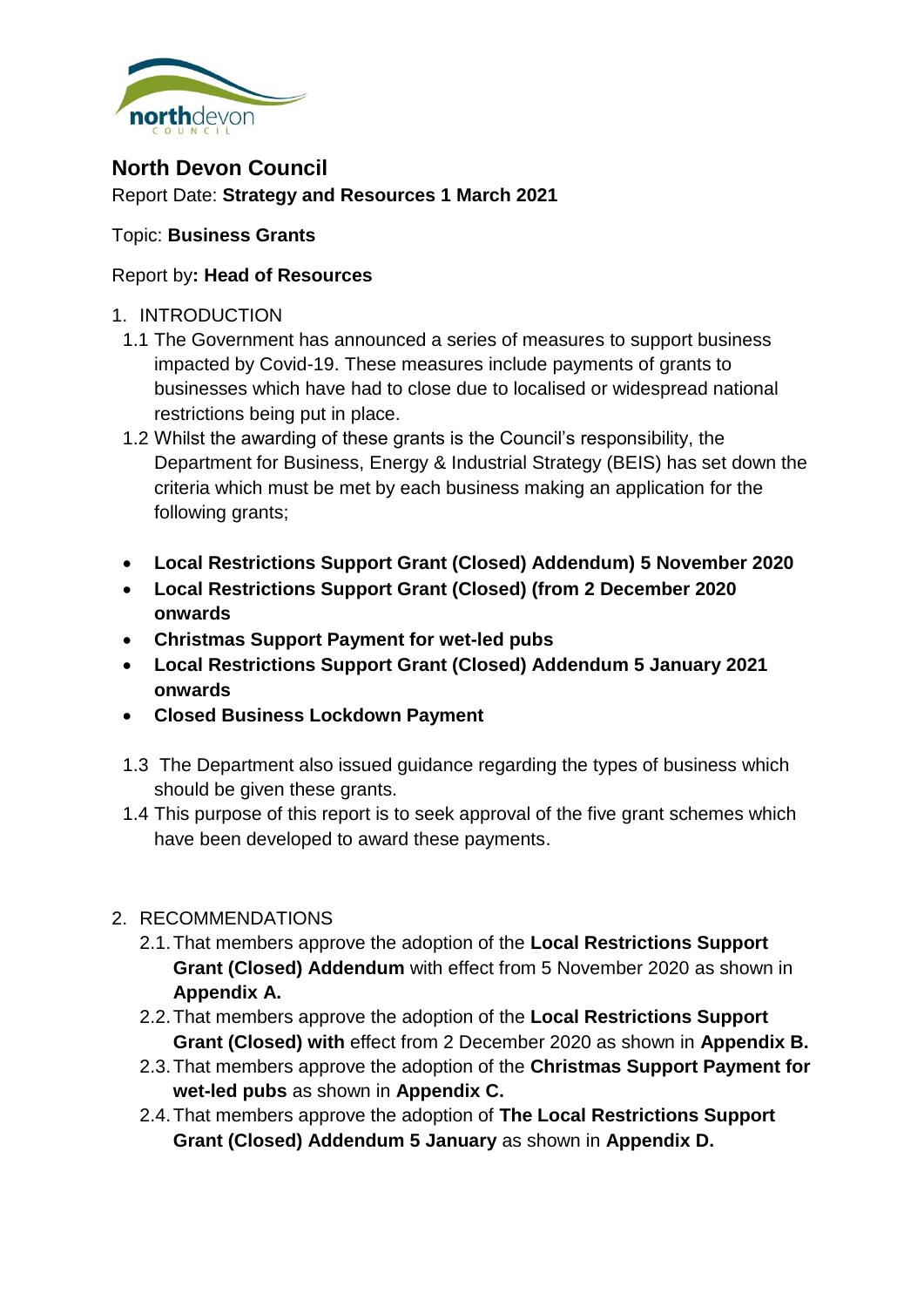

2.5.That members approve the adoption of **The Closed Business Lockdown Payment** as shown in **Appendix E**

## 3. REASONS FOR RECOMMENDATIONS

3.1.In order to help support local businesses during the Covid-19 crisis it is essential that the Council applies available powers to offer the new measures announced by the Government when it is evident that this would be a real benefit to local businesses to do so.

## 4. REPORT

- 4.1.On 5 October 2020 the Government announced certain businesses and venues would be required to close from 5 November 2020 to 2 December 2020 and set out the circumstances where a grant payment should be made by the council to businesses affected by this period of National Lockdown. Whilst the awarding of these **Local Restrictions Support Grants (Closed Addendum)** is the Council's responsibility the Government set down the criteria which must be met by each business making an application. The document detailing the Council's administration of this scheme is shown in **Appendix A.**
- 4.2.On 23 November 2020 the Government's Covid-19 Winter Plan was published with changes announced to the tier system. Businesses which were forced to close in a localised restriction (LCAL 2 and LCAL3) were eligible for a **Local Restrictions Support Grant (Closed)** from 2 December onwards. Again payment of these grants are the Council's responsibility but the criteria for their award is set down by Government. The document detailing the Council's administration of this scheme is shown in **Appendix B**
- 4.3.On 1 December 2020 the Government announced further support over the festive period for wet-led pubs in areas under LCAL2 or LCAL restrictions. Under this **Christmas Support Payment for wet-led pubs** scheme Councils were to award a one-off payment of £1,000 to all wet-led pubs in their area. The document detailing the Council's administration of this scheme is shown in **Appendix C.**
- 4.4.On 4 January 2021 the Prime Minister announced that from 5 January 2021 England would enter into a period of national restrictions. On 5 January 2021 the Government announced further funding to businesses that are legally required to close due to national restrictions. In addition to **the Local Restrictions Support Grant (Closed) Addendum 5 January** onwards businesses were also to receive a **Closed Business Lockdown Payment** which provided a one-off top off grant for all businesses mandated to close during national restrictions. The documents detailing the administration of these schemes are shown in **Appendices D and E**.